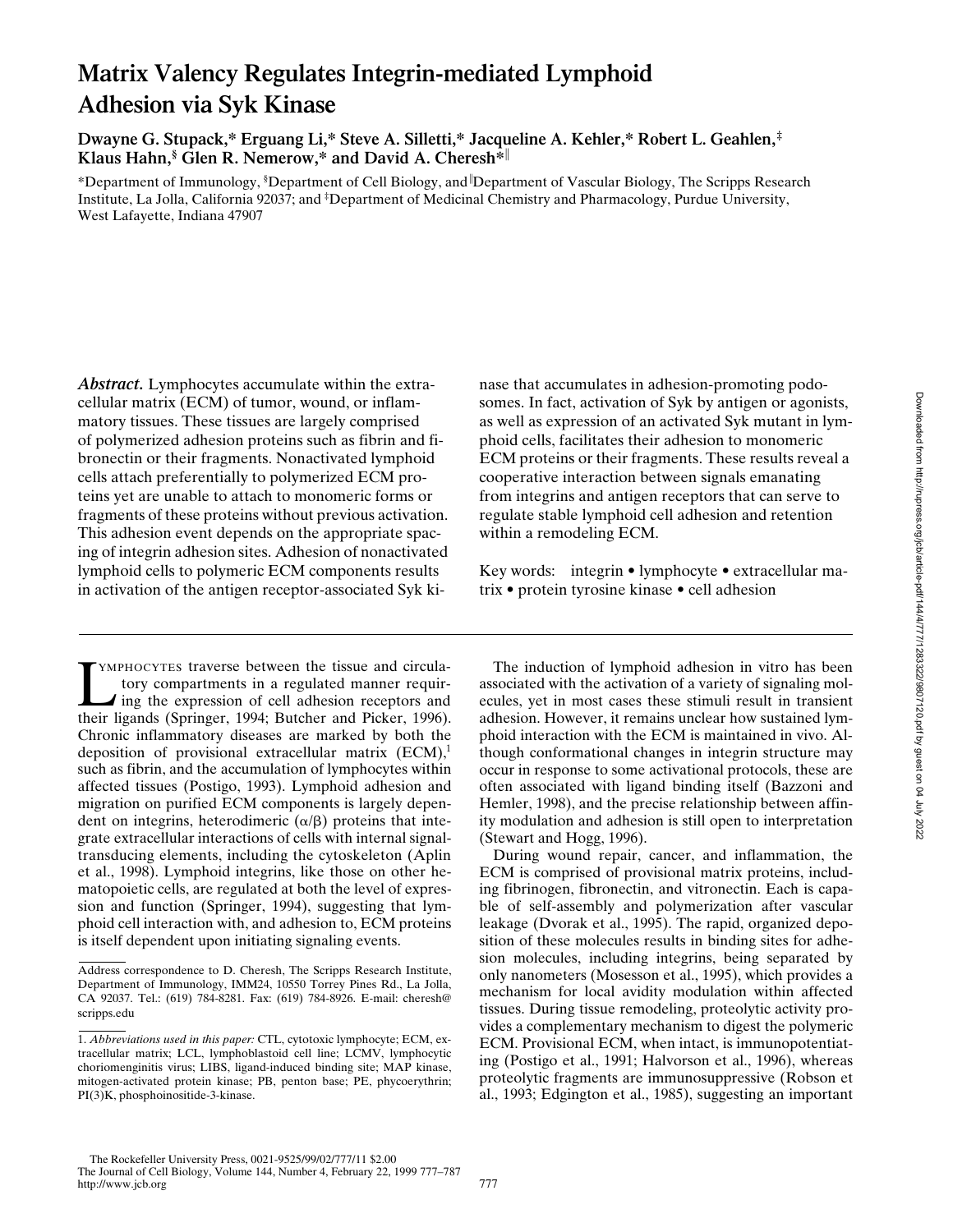role for ECM deposition and remodeling in lymphocyte responses (Ratner et al., 1992).

To investigate whether the induction of a polymeric status in ECM components could facilitate lymphoid adhesion and attachment, we examined the capacity of lymphocytes and lymphoid lines to interact with polymerized or unpolymerized ECM proteins or with structurally defined integrin-specific ligands. Lymphoid cells required activation to adhere to unpolymerized matrix components, but readily attached to multimeric matrix components. Lymphoid adhesion did not require affinity modulation, but rather was dependent upon the appropriate spacing of integrin adhesive sites. Engagement of integrin by polymeric adhesive sites initiated signaling through the hematopoietic kinase Syk. Activation of this kinase by mutagenesis or through antigenic stimulation resulted in cellular adherence to monomeric ligand. These results provide a mechanism for cooperation between antigen receptors and integrins during the activation of lymphocyte adhesion to the ECM.

# *Materials and Methods*

# *Cells and Cell Lines*

DT40 cells deficient in Syk and those reconstituted with Syk have been previously established (Keshvara et al., 1996). Human M21 melanoma cells and established lymphoblastoid cell line (LCL) (JY) and lymphoid tumor cells (RPMI 8866, RPMI 8226; Ramos), with adhesion and integrin expression as published (Felding-Haberman et al., 1992; Stupack et al., 1992) were obtained from J. Wilkins (University of Manitoba, Manitoba, Canada). Clone E6 of the Jurkat cell line was obtained from American Type Culture Collection. All lines were cultured in RPMI 1640, supplemented with glutamine/geneticin (Sigma) and 10% fetal bovine serum (GIBCO-BRL). The DT40 cell lines were further supplemented with 1% chicken serum (GIBCO-BRL). LCL were established by outgrowth of freshly isolated, purified B cells infected with EBV-B95 (Huang et al., 1997). Murine  $\gamma\delta$  T cells were established from lymphocytic choriomeningitis virus (LCMV) preimmunized animals cocultured with LCMVinfected, irradiated helper cell populations as described (Hahn et al., 1994). In brief, splenic lymphocytes were harvested from infected mice, and cytotoxic  $\gamma\delta$  T cells (CTLs) established by outgrowth in the presence of 10 U/ml murine interleukin (IL)-2 and irradiated LCMV-infected autologous helper cells. Cells were used in the assay after 5 d in culture. Sorted human lymphocytes expressing integrin  $\alpha$ v $\beta$ 3 were isolated from PBMC after ficoll-hypaque differential gradient purification followed by flow cytometry (FACStar<sup>TM</sup>; Becton Dickinson) using murine monoclonal P4C10 (5  $\mu$ g/ ml) purified from the hybridoma and rabbit antisera to integrin  $\alpha v\beta 3$  (1: 1,200), detected with secondary goat anti–mouse (PE-conjugated) or goat anti–rabbit (FITC-conjugated) preadsorbed antisera, respectively (Southern Biotechnology). Populations expressing high levels of both integrins were principally monocytes and were identified and excluded by forward scatter, side scatter, and fluorescence (phycoerythrin [PE]) gating. Analysis of these populations with direct-labeled (FITC-conjugated) reagents 24 h later confirmed these cells were a mixed lymphocyte population  $(\sim 65\%$ CD19+,  $\sim$ 20% CD3+) without monocytes (CD14-) or progenitor cells (CD38-). Antibodies were purchased from PharMingen.

# *Cell Adhesion*

Cell adhesion to 48-well plates precoated with substrate ligand was performed as previously described (Filardo et al., 1995). In brief, cells were suspended at 10<sup>6</sup>/ml in RPMI 1640, 1.0% BSA. 200-µl aliquots of cells were added to wells which had been precoated overnight with the specified ligands in PBS, pH 8.0, at  $4^{\circ}$ C and then blocked for 1 h at room temperature with RPMI, 3% BSA (Sigma). Fibronectin (GIBCO-BRL) and pronectin (Stratagene) were purchased; superfibronectin and monomeric vitronectin were gifts of E. Ruoslahti (The Burnham Institute, La Jolla, CA) and D. Sieffert (The Scripps Research Institute, La Jolla, CA). Recombinant, pentameric penton base (PB) was expressed in insect cells as

described previously (Wickham et al., 1993). Monomeric PB integrinbinding domain (Mathias et al., 1994) was the gift of T. Muir (The Rockefeller University, New York, NY). Adhesion was allowed to proceed for 30 min at 37°C followed by washing to remove nonadherent cells and then quantitation of adherence by staining adherent fractions with crystal violet (0.1% in 0.15 M NaCl, 20% ethanol). Cell-bound stain was resolubilized in methanol and quantitated at 600 nm. Soluble fibrin was formed by the addition of 0.2 U thrombin in DME (50 U/ml stock) (Calbiochem-Novabiochem) to the specified fibrinogen (American Diagnostica) concentrations during coating. The addition of thrombin to BSA- or fibrinogen-coated wells served as a control and did not differ from thrombin-free coated surfaces. Molar concentrations of pentameric PB were calculated based upon the five individual molecules within each pentamer (therefore, five integrin-binding sites). To express PB concentration as an aggregate unit (pentamer), concentration may be reduced fivefold. Purified lymphocyte adhesion to substrate-coated chamber slides was quantitated by direct counting of six fields at  $100\times$  after sorting on a FACStar<sup>™</sup> (Becton Dickinson). Three independent sorts were performed. Adhesion to cryosections from three different sources was performed with Cell Tracker Green-labeled LCL  $(5 \mu M)$  for 15 min; Molecular Probes) in binding buffer (DME, 3% BSA, 100 U/ml heparin) as previously described (Stamper and Woodruff, 1976) and was quantitated similarly.



Con LM609 P1F6

*Figure 1.* Colocalization of LCL attachment with fibrin deposition in tissue sections. (A) Serial cryosections of a human breast tumor were stained with hematoxylin and eosin or (B) stained with mAb 17B4, a monoclonal antibody specific for fibrin (10  $\mu$ g/ml) as detected with secondary rhodamine-conjugated goat anti–mouse polyclonal antibody (red). Fluorescent-labeled LCL (10<sup>5</sup> / slide) were allowed to attach to immediate serial sections in DME, 3% BSA, 100 U/ml heparin and either 50  $\mu$ g/ml nonspecific murine IgG (C) or monoclonal antibody LM609 (anti- $\alpha v\beta3$ ) (D). Attached cells per field in the presence of control, LM609, or P1F6 (anti- $\alpha \nu \beta$ 5) antibodies were quantified by direct counting of fluorescent cells (E). Results are expressed as the mean  $\pm$  SE of six fields counted. A representative experiment of three is shown.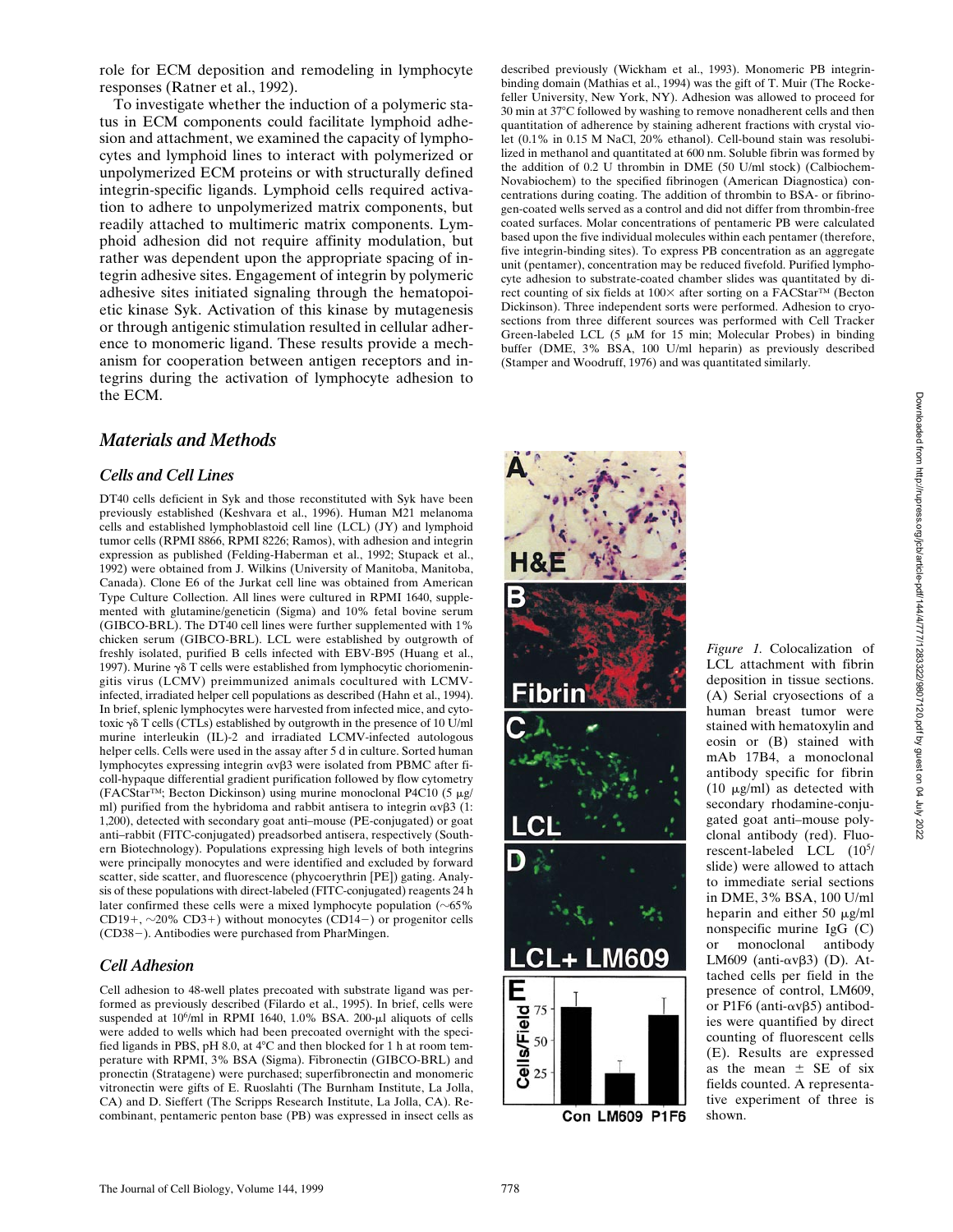#### *Radioimmunoassay*

Adhesion plates (48 well) were coated exactly as described for the adhesion assay and blocked with 1.0% BSA in DME (assay buffer) for 1 h at 37°C. Wells were probed by the addition of with 0.5  $\mu$ g of [125I] radiolabeled mAb DAV-1, which recognizes an epitope (IRGDTFAT) within the integrin-binding domain (Stewart et al., 1997). DAV-1 was radiolabeled with  $\left[125I\right]$  (ICN) using Iodobeads (Pierce) according to the manufacturer's instructions. The specific binding of DAV-1 ( $<$  1%) was assessed after 1 h. Specific binding was resolubilized by the addition of 1% SDS, 50 mM Tris, pH 6.8, 10% betamercaptoethanol  $(100^{\circ}C)$  (Sigma) after extensive washing (five times) in assay buffer.

DAV-1 binding to BSA alone was not significantly different from background, and was subtracted from all values to get specific binding. Radioactivity bound per unit area was used to calculate sites present after normalizing specific activity per mol of DAV-1 in each experiment.

#### *Integrin-binding Assay*

Adhesion plates (96 well) were coated exactly as described for the adhesion assay  $(0.5 \mu g/ml$  of fibrinogen/fibrin) and blocked with 1.0% BSA in DME (assay buffer) for 1 h at 37°C. Wells were probed by the addition of soluble, biotinylated integrin generously provided by S.L. Goodman (Merck KGaA; Mehta et al., 1998) for 2 h at  $37^{\circ}$ C, washed with PBS five times, and then bound integrin was detected by the addition of secondary horseradish peroxidase-conjugated anti-biotin secondary antibody (Sigma). After four further washes, the chromogenic substrate  $3,3', 5,5'$ -tetramethyl benzidine (Bio-Rad) was added and absorbance quantitated at 450 nm after a 10-min incubation.

#### *Immunoprecipitation and Kinase Activity*

LCL were washed twice in PBS, then aliquots  $(5 \times 10^6 \text{ in } 4{,}000 \text{ }\mu\text{I})$  were plated for 15 min in DME on surfaces coated with different substrate as indicated. Excess media was then aspirated, leaving the bulk of the cells (adherent and nonadherent) in the final  $800 \mu$ . Cells were lysed by the addition of 700 µl 1.0% Nonidet P-40, 50 mM Tris-buffered lysates, pH 7.4, containing 2× protease inhibitor cocktail (Boehringer Mannheim) 2 mM PMSF, 2 mM EGTA, and 2 mM sodium vanadate (Sigma). Specific kinases were immunoprecipitated after preclearing lysates with protein A–Sepharose (Pierce) by the addition of monoclonal antibody 4D10 (Syk) (Santa Cruz Biotechnology), or polyclonal antisera against phosphoinositide-3-kinase (PI[3]K)–p85 (Grb-1) (Upstate Biotechnology) or Syk (Santa Cruz Biotechnology) ( $2-4 \mu g/ml$ ) and the addition of protein A– or protein G–Sepharose, as appropriate. Alternatively, immunoprecipitations were performed with agarose-coupled polyclonal antisera to Syk or Lyn (Santa Cruz Biotechnology). Immunoprecipitated proteins were resolved by 10–12% SDS-PAGE and transferred to polyvinylene difluoride membranes to facilitate phosphotyrosine analysis via immunodetection with monoclonal antibodies 4G10 (Upstate Biotechnology) and PY72 (prepared from the hybridoma). Similarly, Syk or Lyn autophosphorylation activity was determined from the immunoprecipitates as described by the addition of exogenous  $\gamma^{32}P-ATP$  (5 µCi; ICN) in kinase buffer (20 mM Hepes, pH 7.4, 10 mM  $MnCl<sub>2</sub>$ , 150 mM NaCl) as described (Burg et al., 1994). All activity was normalized by reprobing to account for small variations in protein loading of individual lanes. The p85-associated PI(3)K activity was determined after immunoprecipitation by the addition of exogenous  $\gamma^{32}P$ -ATP and (4,5) PIP<sub>2</sub> substrate (Calbiochem-Novabiochem) followed by silica gel thin layer chromatography  $(1:1:1, CHCl<sub>3</sub>, CH<sub>3</sub>OH,$ HCl [1 M]) as previously described (Li et al., 1998) and subsequent visualization via autoradiography or ImageQuant phosphorimager analysis (Molecular Dynamics).

# *Results*

## *Nonadherent Lymphoid Cells Spontaneously Attach to Tissue-immobilized ECM*

Lymphoid cells can be detected in association with the ECM of tumor and inflammatory tissues. Fibrin, a polymeric constituent of tumor ECM (Dvorak et al., 1995), is recognized by integrin  $\alpha \nu \beta$ 3 expressed on a subpopulation of lymphoid cells (Halvorson et al., 1996). To examine



*Figure 2.* Preferential attachment of unactivated LCL to multimeric ECM components. (A) Nonadherent LCL or adherent M21 cells were allowed to attach to wells coated overnight with various concentrations of either fibrinogen or fibrin. Cells remaining attached after washing were stained with crystal violet and quantitated by reconstituting cell-bound dye with methanol and reading absorbance at 600 nm. The mean  $\pm$  SE of triplicate determinations from one of three similar experiments is shown. (B) Attachment to polymerized fibrin was assessed in the presence of monoclonal antibodies specific for integrin  $\alpha$ 4 (P4C2),  $\beta$ 2 (TS1/ 18), or  $\alpha v\beta3$  (LM609) (25  $\mu$ g/ml) or EDTA (10 mM) added to cell suspensions immediately before adhesion assay. (C) Relative affinity of the ligands for receptor was determined by binding of soluble, biotinylated integrin to fibrin or fibrinogen-coated wells that was detected by the addition of horseradish peroxidase–conjugated secondary anti-biotin monoclonal antibody as described in Materials and Methods. (D) Multivalent ECM ligands, including fibrin, superfibronectin (SuperFN), pronectin, and multimeric vitronectin (Multimeric VN) or unpolymerized/proteolyzed forms of these molecules forms including fibronectin fragments of 110 (FN110) and 15 kD (FN15), fibrinogen, and monomeric vitronectin (Vitronectin) were coated on adhesion assay wells overnight  $(0.5-5 \mu g/ml)$  and assessed for their capacity to support LCL adhesion (left). To determine if activation could rescue LCL adhesion to unpolymerized substrates, LCL were treated with PMA (20 ng/ml) immediately before adhesion assay on plates coated as described above (right). Representative results (mean  $\pm$  SE of triplicate determinations) are shown; each substrate was tested three or more times.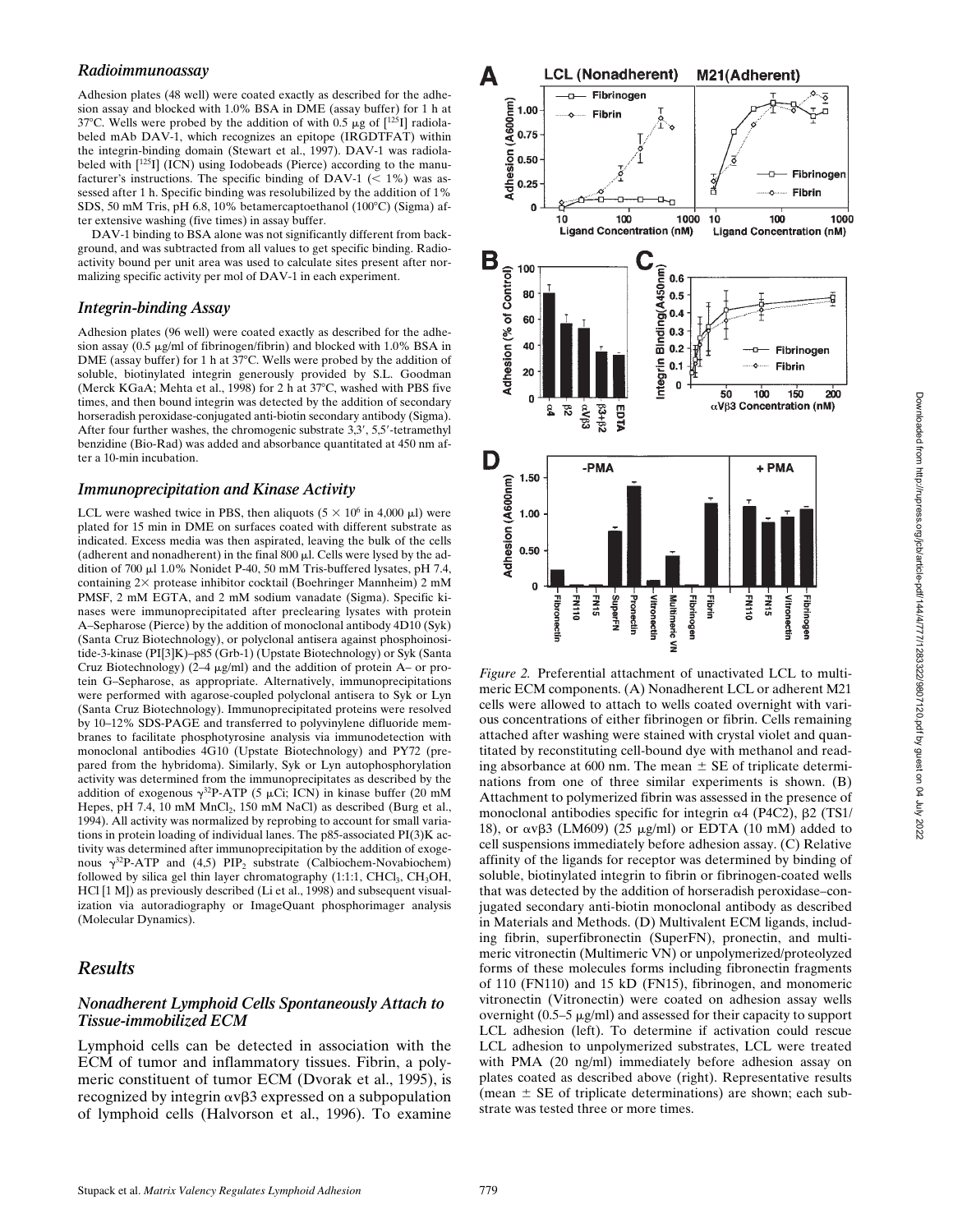

*Figure 3.* Characterization of local valency in promoting LCL adhesion via integrins. (A) LCL or M21 cells were assessed for attachment to wells coated with either recombinant adenovirus penton base (PB) protein (10 nM), a pentamer, or a monomeric PB construct (100 nM) containing the integrin-binding domain, and phase– contrast images captured at  $200\times$  magnification. (B) LCL adhesion to multimeric PB was assessed in the presence of function-blocking in-<br>tegrin-specific monoclonal tegrin-specific antibodies specific to  $\beta$ 1 (P4C10), β2 (TS1/18), ανβ3  $(LM609)$ ,  $\alpha \nu \beta 5$  (P1F6),  $α4β1/β7$  (P4C2) (25 μg/ml), or soluble antagonists of integrin adhesion including a cyclic peptide antagonist (cyclo Arg-Gly-Asp-dPhe-Val)

 $(5 \mu M)$ , control antagonist (cyclo Arg-BAla-Asp-dPhe-Val)  $(5 \mu M)$ , EDTA  $(10 \mu M)$ , and both monomeric and multimeric forms of PB in solution (10  $\mu$ M). (C) The adhesion of LCL to pentameric PB was determined by attachment assay as described above, as a function of increasing coating concentration of pentavalent or monovalent PB. To rescue attachment to monomeric PB, LCL were treated with PMA (20 ng/ml) immediately before assay. (D) The density of native integrin-binding sites on BSA-blocked, substrate-coated adhesion assay plates was assessed on monomer and pentamer coated wells by the specific binding of radio-iodinated mAb DAV-1 (0.5  $\mu$ g), which recognizes the Ile-Arg-Gly-Asp-Thr-Phe-Ala-Thr sequence found in the integrin-binding domain of PB. Data is expressed as the mean  $\pm$  SE of triplicate determinations from one of three separate experiments.

lymphoid interaction with a tumor-associated ECM, nonactivated lymphoblastoid B cells (LCL) were assessed for their attachment to fibrin-rich cryosections of human breast tumors (Fig. 1, A and B). LCL attachment localized to regions of fibrin deposition (Fig. 1 C), and the observed adhesion was significantly blocked (Fig. 1 D) with monoclonal (mAb) LM609 directed to integrin  $\alpha \nu \beta$ 3 ( $\sim 65\%$ , Fig. 1 E), a known receptor for fibrinogen/fibrin (Cheresh, 1987) (and other provisional ECM components) expressed on LCL. However, these tissues also contain other adhesive ligands for integrin  $\alpha \nu \beta$ 3. Thus, fibrin does not account for all the adhesive interactions observed.

To characterize this interaction more carefully, LCL were allowed to attach to microtiter wells coated with either fibrin or fibrinogen. Although LCL attached to immobilized fibrin in a concentration-dependent manner, they failed to attach to fibrinogen at all concentrations tested (Fig. 2 A). The adhesion to fibrin, in vitro, was primarily dependent upon both  $\alpha v\beta3$  and  $\beta2$  integrins, as determined using function-blocking mAbs LM609 and TS1/ 18, respectively (Fig. 2 B). In contrast, adherent M21 melanoma cells readily attached to fibrinogen or its polymeric form, fibrin, in a dose-dependent manner (Fig. 2 A) and this was blocked by mAb LM609 (data not shown), as previously reported (Felding-Habermann et al., 1992).

M21 cells did not appear to prefer either form of fibrinogen/fibrin, suggesting that both ligand forms offered similar affinity sites for adhesion. To confirm this, the binding of soluble biotinylated integrin (Mehta et al., 1998) to fibrin or fibrinogen-coated surfaces was tested. No difference in ligand capacity to support integrin binding was detected (Fig. 2 C) as both ligand forms supported half maximal integrin binding at receptor concentrations of  $\sim$ 15–20 nM. These results suggested that polymerization of fibrinogen to fibrin did not result in exposure of adhesive sites with increased affinity for integrin. Importantly, preactivation of LCL by phorbol ester (Shimizu, 1996), which has been shown to promote integrin clustering in lymphoid cells (Haverstack et al., 1992; van Kooyk et al., 1994), activated lymphoid attachment to fibrinogen, demonstrating that this ligand supported lymphoid adhesion (Fig. 2 D). In contrast, attachment to fibrinogen (or BSA) was not rescued by pretreating either the plates or the LCL with thrombin, suggesting that thrombin was not itself an activator of LCL attachment (data not shown). LCL also gained the ability to bind unpolymerized fibronectin or vitronectin after exposure to PMA (Fig. 2 D). However, in all cases examined, multivalent and polymerized forms of fibronectin and vitronectin, like fibrin, supported LCL adhesion without previous stimulation (Fig. 2 D) suggesting that LCL adhesion was inducible by polymeric integrin ligands, and that this may be a general property of lymphoid cell integrins.

## *Multivalent Integrin Ligands Mimic Polymeric ECM and Facilitate Lymphoid Adhesion*

To further establish the structural basis of lymphoid-medi-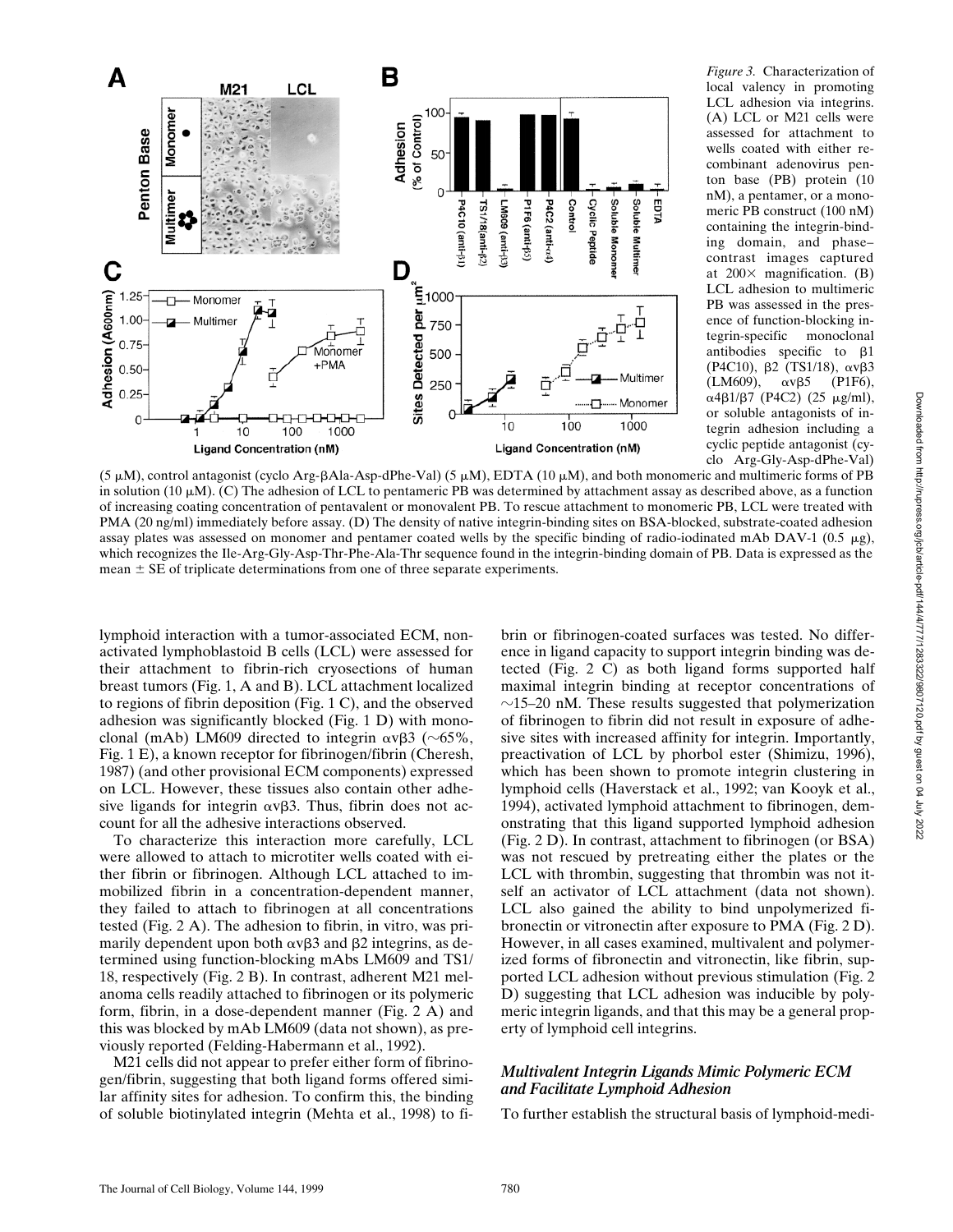

*Figure 4.* Rescue of integrinmediated attachment to monomeric PB. (A) The attachment of LCL to monomeric PB substrate (200 nM) was assessed in untreated cells or in the presence of PMA (20 ng/ml) or manganese chloride (5 mM). (B) Manganese-treated LCL with rescued adhesion were tested for relative expression of the LIBS-1 neoepitope, an indicator of conformational changes in  $\beta$ 3 integrin associ-

ated with ligand binding. Increased FITC–LIBS-1 binding (indicating integrin conformational change) was detected by FACS™ in manganese-treated LCL (black histogram, upper panel) relative to untreated controls (light gray histogram, top) in the absence of ligand. PMA-activated LCL (black histogram, bottom) were also compared with unactivated LCL (light gray histogram, bottom). Dark gray indicates regions where activated or unactivated histograms overlap. (C) The influence of PMA on LCL integrin affinity was examined using soluble ligand binding as a relative indicator. PMA-treated LCL, untreated LCL, or adherent M21 melanoma cells were assessed for their capacity to bind soluble PB monomer as a function of ligand concentration using FACS™ analysis of FITC–LIBS-1 binding. The relative shift in mean fluorescence intensity is plotted for each ligand concentration as a percentage of the maximum shift observed. A representative experiment from three experiments is shown.

ated integrin function, LCL were allowed to attach to one of two structurally-defined  $\alpha \nu \beta$ 3 ligands. In this case, microtiter wells were coated with a substrate comprised of either a monovalent or pentavalent form of the adenovirus PB protein (Mathias et al., 1994). The pentavalent form of PB contains five available  $\alpha \nu \beta$ 3-binding sites equally separated by  $\sim$  60 Å (Stewart et al., 1997), whereas the monomeric construct contains only a single  $\alpha \nu \beta$ 3-binding site (Mathias et al., 1994). As shown in Fig. 3 A, the adherent M21 cell line attached to either form of PB, whereas LCL selectively attached to the pentamer. Adhesion to multimeric PB was entirely dependent on integrin  $\alpha \nu \beta 3$ , since either LM609 or a peptide antagonist of this integrin completely blocked adhesion while antibodies to other integrins showed no effect (Fig. 3 B). The addition of soluble monomeric or multimeric PB also disrupted adhesion (Fig. 3 B), indicating that either form of PB was an effective soluble inhibitor of integrin  $\alpha \nu \beta 3$ .

Examination of the role of ligand density in adhesion to the pentamer revealed that LCL adhesion was dose-dependent with a half-maximal coating concentration of 10 nM (Fig. 3 C). In contrast, LCL adhesion to the monomer could not be achieved at up to a 500-fold increased coating concentration unless the cells were first activated (Fig. 3 C). The available density of adhesive sites were determined by radioimmunoassay with a monoclonal antibody specific for the IRGDTFAT adhesive sequence within the integrin-binding domain of PB (Stewart et al., 1997). Significant adhesion to the pentamer was observed at concentrations where only 125 adhesive sites/mm<sup>2</sup> were available, yet no adhesion occurred on monomer-coated wells where more than 800 sites/mm2 were detected (Fig. 3 D). The failure of LCL to attach to the monomer was therefore not due to limiting availability or absolute density of adhesive sites. These findings suggest that it is the relative spatial distribution of the integrin adhesive sites that facilitates LCL adhesion to substrate.

Integrin organization on the cell surface may be an important factor contributing to adhesion, since the activation of LCL attachment to monomeric PB (Fig. 3 B) did not influence  $\alpha v\beta$ 3 expression (our unpublished data). Lymphoid integrins can be activated by conformational (affinity) changes by a variety of reagents, including manganese (Bazzoni and Hemler, 1998). Manganese activated the attachment of LCL to monomeric PB similarly to PMA (Fig. 4 A), and caused conformational changes in integrin  $\alpha \nu \beta$ 3 which were detected with monoclonal antibody ligand-induced binding site (LIBS)-1 (Fig. 4 B) (Frelinger et al., 1990). Although LIBS-1 detects the ligand-occupied form of  $\alpha \nu \beta 3$ , the presence of manganese elicited conformational changes which exposed this epitope on LCL even in the absence of ligand (Fig. 4 B, top). In contrast, LCL activated with PMA did not differ from basal LIBS-1 expression (Fig. 4 B, bottom). Further, PMA did not stabilize integrin binding of soluble ligand (a relative measurement of affinity) (Frelinger et al., 1990; Filardo et al., 1995). Nonactivated or PMA-activated LCL were allowed to bind PB monomer, and LIBS-1 was used to detect ligand binding as a function of ligand concentration. No difference in half-maximal ligand occupancy was evident between PMA-activated and untreated LCL for soluble monomeric PB ( $\sim$ 1.5  $\mu$ M) (Fig. 4 C). We observed that LCL displayed the same relative affinity for ligand as determined for M21 cells (Fig. 4 C) and other adherent cells (Filardo et al., 1995). Thus, activation of LCL by PMA leading to stable adhesion on monomer does not appear to result from preexisting affinity changes.

### *Preferential Attachment to Multimeric Integrin Substrate Is Conserved in Lymphoid Cells*

Importantly, other LCL and nonadherent B and T lymphoid cells, such as RPMI 8866, RPMI 8226, and Jurkat, also attached selectively to multimeric  $\alpha \nu \beta$ 3 ligands (Fig. 5)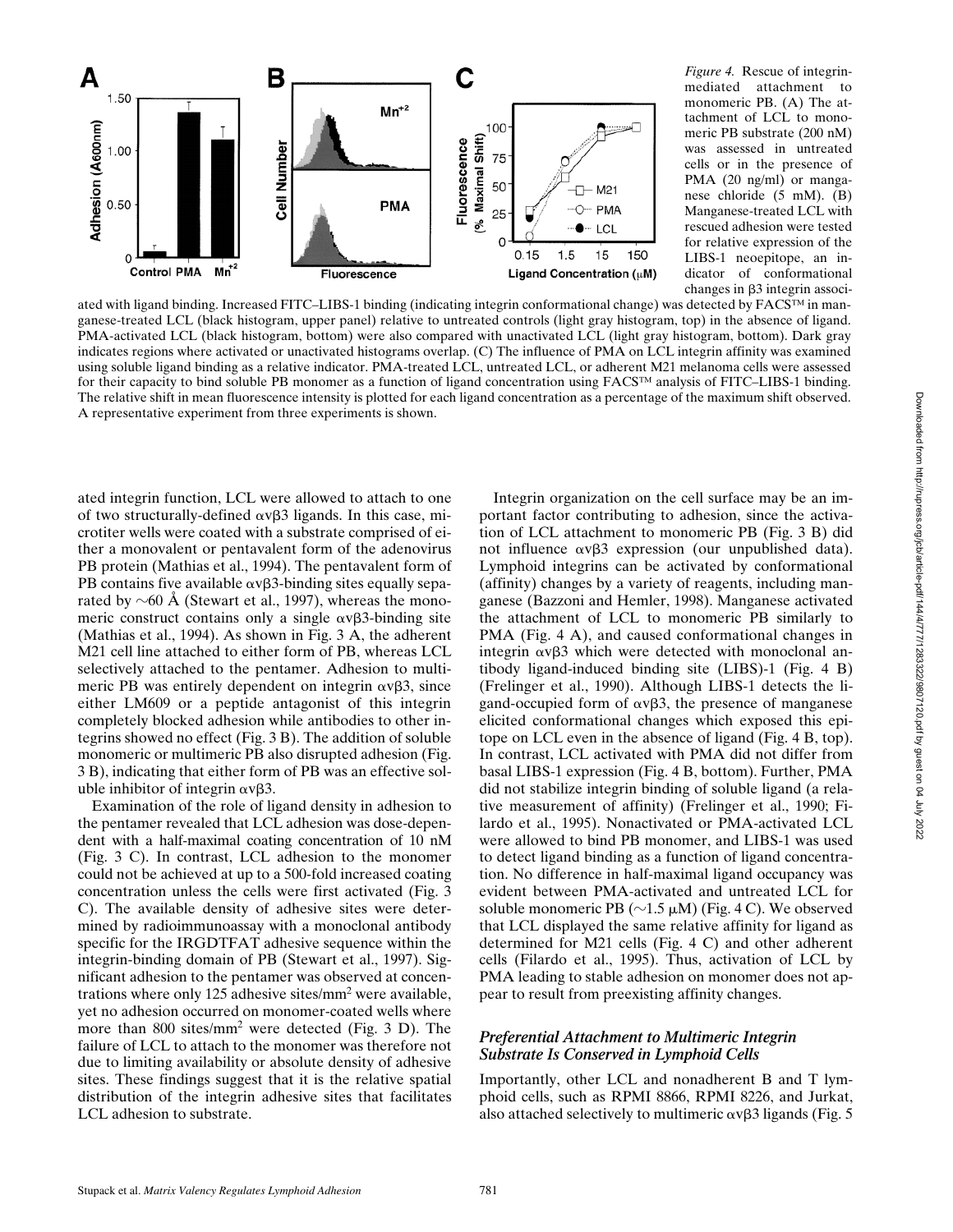

*Figure 5.* Integrin  $\alpha v\beta 3$  mediates selective attachment to pentameric PB. (A) The lymphoblastoid cell lines (LCL) JY and JR, as well as the lymphoid tumor cell lines RPMI 8226, RPMI 8866, and Jurkat (all  $\alpha v\beta3+$ ), and the cell lines DT40 and Ramos  $(\alpha \nu \beta3-)$  were assessed for attachment to pentameric or monomeric PB by adhesion assay as previously described. (B) Human peripheral blood mononuclear cells were sorted for positive expression of  $\alpha v\beta3$  (FITC), and low expression of  $\beta1$  (PE) (gated box, inset) allowing for depletion of monocyte contamination during purification of  $\alpha v\beta3$ -expressing lymphocyte populations. Sorted lymphocytes were assessed for attachment to penton base coated (10–20 nM) or fibrin/fibrinogen coated (100 nM) chamber slides (10<sup>5</sup> cells/slide) and attached cells per field were quantified by direct counting. Data are expressed as the mean specific attachment  $\pm$  SE from six fields counted. A representative experiment from three experiments is shown.

A). In each case, attachment could be inhibited with monoclonal antibody LM609 (data not shown). In contrast, B cell tumor lines which do not express  $\alpha v\beta3$  such as DT40 and Ramos, failed to attach to either form of PB (Fig. 5 A). Although integrin  $\alpha \nu \beta$ 3 has been described in tissue-associated lymphocyte populations (Halvorson et al., 1996), it is only minimally expressed on circulating lymphocytes (Hemler, 1990). However, when the subpopulation of lymphocytes expressing  $\alpha \nu \beta$ 3 were isolated from peripheral blood  $(< 2\%$ ) (Fig. 5 B, inset), these cells also demonstrated selective adhesion to both multimeric PB and fibrin relative to monomeric PB and fibrinogen, respectively (Fig. 5 B). Thus, lymphocytes which express appropriate receptors can attach to multivalent ligands without a requirement for exogenous activation.

## *Tyrosine Phosphorylation of p85 and Syk Follows Integrin Contact with Ligand*

It has been previously reported that agonists can facilitate both lymphoid and platelet "outside-in" signaling through the activation of signaling intermediates including Syk, FAK, and PI(3)K (Shattil et al., 1994; Ma et al., 1997; Rabinowich et al., 1997). Although nonactivated LCL are capable of recognizing monomeric integrin ligands in solution (Fig. 4 C), the specific presentation of immobilized multimeric adhesive sites was required to facilitate stable adhesion. This suggests that integrin-dependent signaling may be sufficient to initiate postreceptor-binding events that lead to stable lymphoid cell adhesion. Kinetic analysis showed that LCL adhesion occurred principally  $(\sim 75\%)$ during the initial 5–15 min (data not shown). Therefore, to investigate possible mechanisms leading to adhesion, lysates from LCL plated on monomeric or multimeric ligands for 15 min were subjected to immunoprecipitation and phosphotyrosine analysis.

Although LCL failed to express detectable levels of FAK (data not shown), they expressed both Syk and PI(3)K. Attachment of LCL to pentavalent PB resulted in enhancement of Syk phosphorylation compared with Syk isolated from cells plated on the monomeric substrate or on BSA (4.5  $\pm$  1.7 fold) (Fig. 6 A). Importantly, there was a corresponding two- to threefold increase in Syk kinase



*Figure 6.* Activation of Syk and PI(3)K after integrin ligation. (A) NP-40 lysates of LCL plated on wells coated with either BSA (B), monomeric penton base (PB1) or pentameric penton base (PB5) generated 15 min after plating were subjected to immunoprecipitation for Syk, followed by immunoblot analysis for phosphotyrosine or Syk with monoclonal antibodies 4G10 or 4D10, respectively. (B) Autokinase activity of immunoprecipitated Syk was assessed by in vitro kinase assay after immunoprecipitation. The mean relative increase and SEM from three separate experiments is plotted. (C) NP-40 lysates of LCL plated on wells coated with either BSA or monomeric or pentameric PB were similarly subjected to immunoprecipitation for the p85 subunit of PI(3)K, followed

by immunoblotting analysis for phosphotyrosine with monoclonal antibody 4G10. (D) The p85-associated PI(3)K activity was assessed after immunoprecipitation of p85 and the addition of exogenous 4,5 PIP2 and 5  $\mu$ Ci <sup>32</sup>P-ATP. Lipids were resolved on TLC-silica plates (1:1:1, CHCl<sub>3</sub>, CH<sub>3</sub>OH, 1 M HCl). The mean relative increase and SEM from three separate experiments is plotted.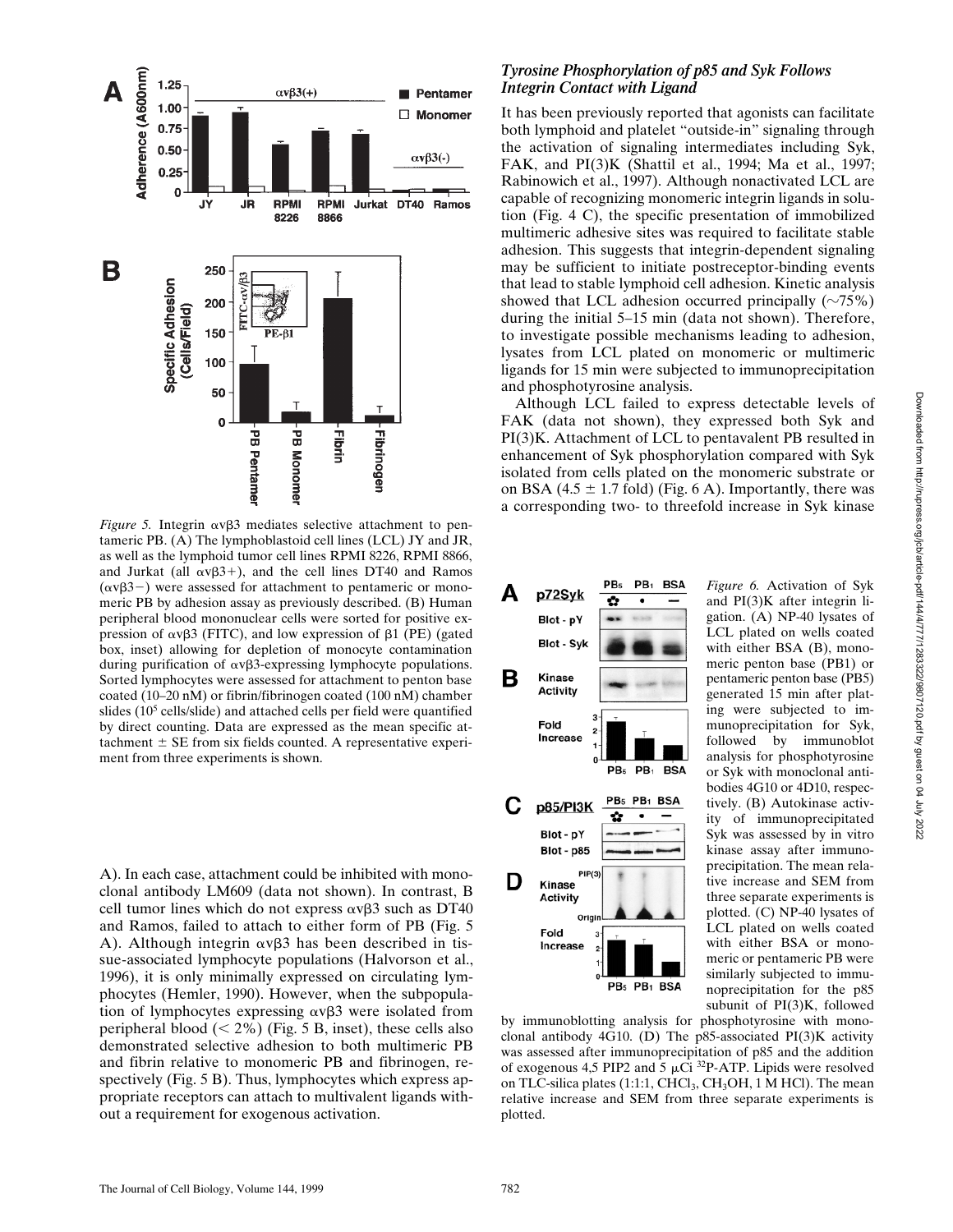

*Figure 7.* Inhibition of LCL binding by piceatannol. Increasing concentration of LY294002 or piceatannol were incubated with LCL for 15 min. Cells were then assessed for adhesion as described above. LY294002 caused visible decreases in LCL spreading at concentrations as low as  $2.5 \mu M$  (asterisk), and inhibited PI(3)K activity, (inset), but did not block attachment at concentrations below 100  $\mu$ M. The derived IC<sub>50</sub> for piceatannol inhibition of adhesion was  $\sim$ 5  $\mu$ M. Inhibition of Syk (> 90%), but not the related src family kinase Lyn  $(18 \pm 11\%)$  was assessed by autokinase activity (inset).

activity in cells adherent to the pentamer compared with cells plated on the monomer or the nonadherent substrate protein BSA (Fig. 6 B). In contrast, an increase in phosphorylation of the p85 subunit of  $PI(3)K$  (Fig. 6 C) and PI(3)K activity (Fig. 6 D) was observed in cells interacting with either pentamer or monomer relative to cells plated on BSA. These data suggest that lymphoid cell PI(3)K becomes activated with a low threshold of integrin ligation in general, whereas integrin ligation leading to (stable) adhesion is specifically associated with activation of Syk.

## *Syk Activity Regulates Integrin-mediated Attachment by LCL*

As an initial approach to testing whether Syk was involved in regulating adhesion to the ECM, LCL were allowed to bind to PB in the presence of either pharmacological inhibitors known to inhibit Syk (piceatannol) or PI(3)K (LY294002 and wortmannin). Adhesion of the LCL to PB was blocked by piceatannol ( $IC_{50} \sim 5$  mM), but was only slightly impacted by the  $PI(3)K$  inhibitor LY294002 (Fig. 7). Although LY294002 treated cells attached, they exhibited reduced PI(3)K activity (Fig. 7, inset), failed to spread (data not shown), and were more susceptible to shear force during washing, resulting in an apparent slight inhibition of adhesion. Similar results were obtained with an alternative inhibitor of PI(3)K, wortmannin (increasing effect from 70–80 nM, data not shown). Although selective for the kinase Syk, piceatannol has pleiotropic effects on cells, including the blockade of src family kinases at increased concentrations. However, no significant inhibition of the related src family kinase Lyn (the major src kinase in LCL) was found in these studies at the concentrations of piceatannol used (Fig. 7, inset).

Surprisingly, if LCL were allowed to attach and spread,



*Figure 8.* Confocal immunofluorescent microscopic examination of Syk localization during LCL attachment. LCL were allowed to attach for 10 (A and B) or 30 (C) min and subsequently fixed and stained for the presence of endogenous Syk with monoclonal 4D10 followed by secondary detection by FITC-conjugated goat anti– mouse (green), and costained with rhodamine-conjugated phalloidin to label F-actin (red). Significant colocalization of the signals (yellow) did not occur in nonadherent LCL (A, arrow) and was modest in confocal Z sections of adherent LCL viewed above the adhesive substrate (A) (Z) plane =  $11 \mu m$  above the substrate). Colocalization of signal was observed consistently in the podosomes (B, arrows) of actively attaching LCL at the cell–substratum

interface (Z plane = 1  $\mu$ m above the substrate), but not in fully spread cells at 30 min (C) (Z plane =  $1 \mu$ m above the substrate). All Z sections are  $1 \mu m$ . Bar,  $10 \mu m$ .

no reversal of adhesion was observed after the addition of piceatannol (data not shown), suggesting that activation of Syk was important in the initial phase of adhesion of lymphoid cells to the multimeric ligands. Therefore, Syk localization was examined by immunofluorescent confocal microscopy during attachment. In nonadherent LCL cells Syk is present diffusely in the cytosol and does not significantly colocalize with actin in the microspikes present ubiquitously across the cell surface (Fig. 8 A, arrow). Similarly, there is only modest colocalization of Syk and actin in adherent cells above the plane of interaction with substrate (Fig. 8 A,  $+10$ - $\mu$ m Z section). However, we consistently observed colocalization of Syk and actin in the podosome near the cell–substrate interface during early phases of cell attachment (Fig. 8 B), although this colocalization disappeared upon full cell spreading (Fig. 8 C). Together, these results suggest that the activation of Syk plays a role in the initial polarization of cells leading to productive attachment on multimeric ligand.

These results suggest that preactivation of Syk might be able to facilitate attachment to monomeric ligands. To determine whether nonintegrin mediated activation of Syk could regulate lymphoid adhesion, we examined an antigen-specific response in Syk-expressing, tissue-resident T cells. CTL cells specific for LCMV were established by coculture with LCMV-infected, irradiated helper cells, resulting in a proliferative response (Hahn et al., 1994) and the activation of Syk (Fig. 7 A, inset). In these CTL, Syk activation by antigen was sufficient to facilitate attach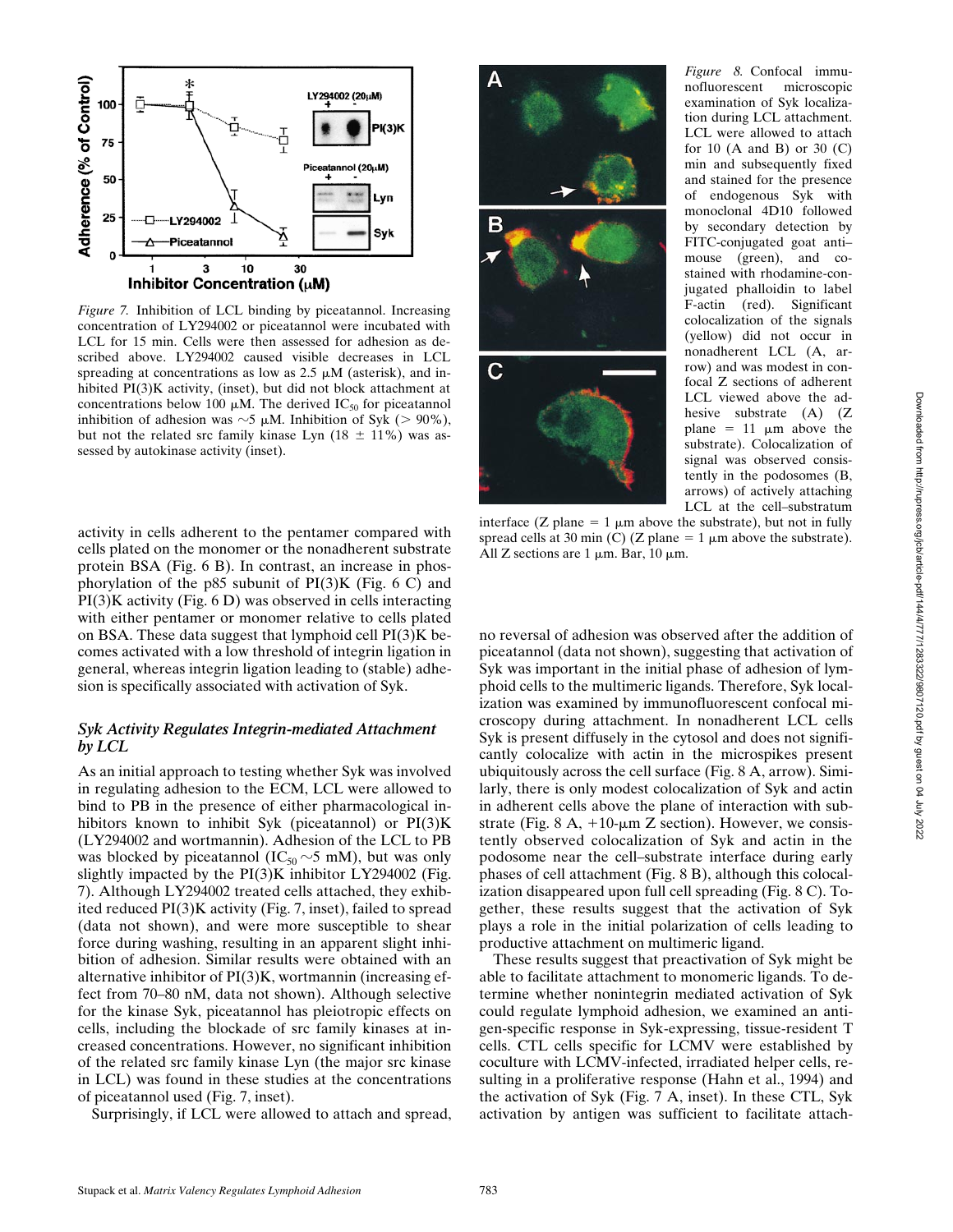ment to either monomeric or multimeric ligands (Fig. 9 A). To confirm that Syk activation was maintained in these cells, lysates from the CTL were generated and Syk immunoprecipitation and phosphotyrosine analysis performed at the conclusion of the adhesion assay. Interestingly, Syk phosphorylation was maintained in CTL populations plated on monomeric or multimeric substrate, but this was not the case when cells were plated on the nonadhesive substrate BSA (Fig. 9 A, inset). These results indicate that Syk phosphorylation may be maintained by ongoing adhesion, and that Syk activation correlates with stable adhesion to monomeric ligand.

To determine if Syk activity, independent of antigen activation, was sufficient to promote attachment to ECM, nonadherent B lymphoma cells (DT40) deficient in Syk (Kurosaki et al., 1995) were reconstituted with either wildtype Syk or activated (Y130E) Syk (Keshvara et al., 1996) and then examined for their capacity to adhere to a monomeric substrate. Stable expression of Syk (SykWT) in Sykdeficient DT40 cells failed to promote attachment to a monomeric fragment of fibronectin (Fig. 9 B), however, DT40 cells expressing the constitutively active form of Syk (Y130E) gained the capacity to bind to the monomeric cell-binding domain of fibronectin. Parental DT40 cells and their derivatives lack  $\alpha v\beta3$  and do not attach to PB (Fig. 5 A), but do express  $\beta$ 1 integrins (Fig. 9 B, inset) which bind this region of fibronectin. Consistent with this, adhesion was blocked by a monoclonal antibody to  $\beta$ 1 integrin (data not shown). These data show that  $\beta$ 1 integrindependent adhesion to fibronectin, like that mediated by  $\alpha \overline{v}$ B3, can also be upregulated by Syk activation, and that Syk requires activation to promote lymphoid cell adhesion to integrin ligands.

# *Discussion*

Inflammatory processes are characterized by the coordinated deposition of provisional ECM and accumulation of leukocytes within affected tissues. Lymphocyte interaction with components of the ECM plays a crucial role in the chronicity (Postigo et al., 1991; Roman, 1996) and resolution (Edgington et al., 1985; Issekutz, 1993; Hershkoviz et al., 1994) of inflammatory processes. Lymphoid adhesion resulting from integrin-mediated recognition of multimeric ligands such as fibrin, polymerized fibronectin, and vitronectin, as demonstrated, provides a mechanism whereby nonactivated lymphoid cells can become partially activated independent of exposure to antigen or other agonists. The capacity to control adhesion by the multimerization of integrin ligands provides a means to specifically promote the accumulation of lymphoid cells within inflammatory or diseased tissues. Within the tissues, lymphocytes may then undergo further activation by antigen or other agonists leading to the formation of local immune responses or alternatively egress to the draining lymph nodes. Lymphoid activation after tissue invasion exploits the known comitogenic activity of the ECM (Shimizu and Shaw, 1991).

Evidence is presented that a crucial aspect to initiating lymphoid adhesion is the functional multimerization of binding sites for integrins. The current study used the PB protein of adenovirus, a model ligand bound exclusively



*Figure 9.* Activation of Syk is associated with cellular adhesion. (A) Antigen-activated murine  $\gamma\delta$  cytotoxic T cells were generated by coculture of splenic T cells from LCMV-challenged mice with LCMV-infected helper cells. The  $\gamma\delta$  cells were tested for their capacity to attach to monomeric or multimeric PB by adhesion assay. To confirm Syk activation, lysates derived from  $\gamma\delta$ CTL plated on BSA (B), pentamer (PB5), or monomer (PB1) for 1 h were subjected to immunoprecipitation and Syk phosphorylation was assessed (inset). (B) Syk-deficient DT40 cells which were reconstituted with cDNA constructs encoding either Syk (WT) or a constitutively active form of Syk (Y130E), were determined to express similar levels of  $\beta$ 1 integrin by flow cytometry using the monoclonal antibody CSAT, which detects chick  $\beta$ 1 integrin (inset). Cells were subsequently tested for their capacity to attach to wells coated with varying concentrations of a monomeric fragment of fibronectin containing the Arg-Gly-Asp cellbinding domain.

by integrins (Wickham et al., 1994) (Fig. 3 B), which provided a structurally defined ligand to examine lymphoid interactions with different substrate forms. In fact, the intact PB pentamer is known to have five available integrin-binding sites arranged in a pentagonal array with a separation of 60 Å (Stewart et al., 1997) allowing it to accommodate the binding of five integrins simultaneously. We contend that, like polymerized ECM proteins, PB acts as a clustered ligand and exploits local avidity as a means to initiate signaling events. It is clear that the overall (general) density of interaction is not as efficient in this respect, since much higher levels of monomeric penton base did not support adhesion. In fact, monomer coated surfaces containing 800 integrin sites/mm<sup>2</sup> were unable to support lymphoid adhesion, whereas multimer-coated sur-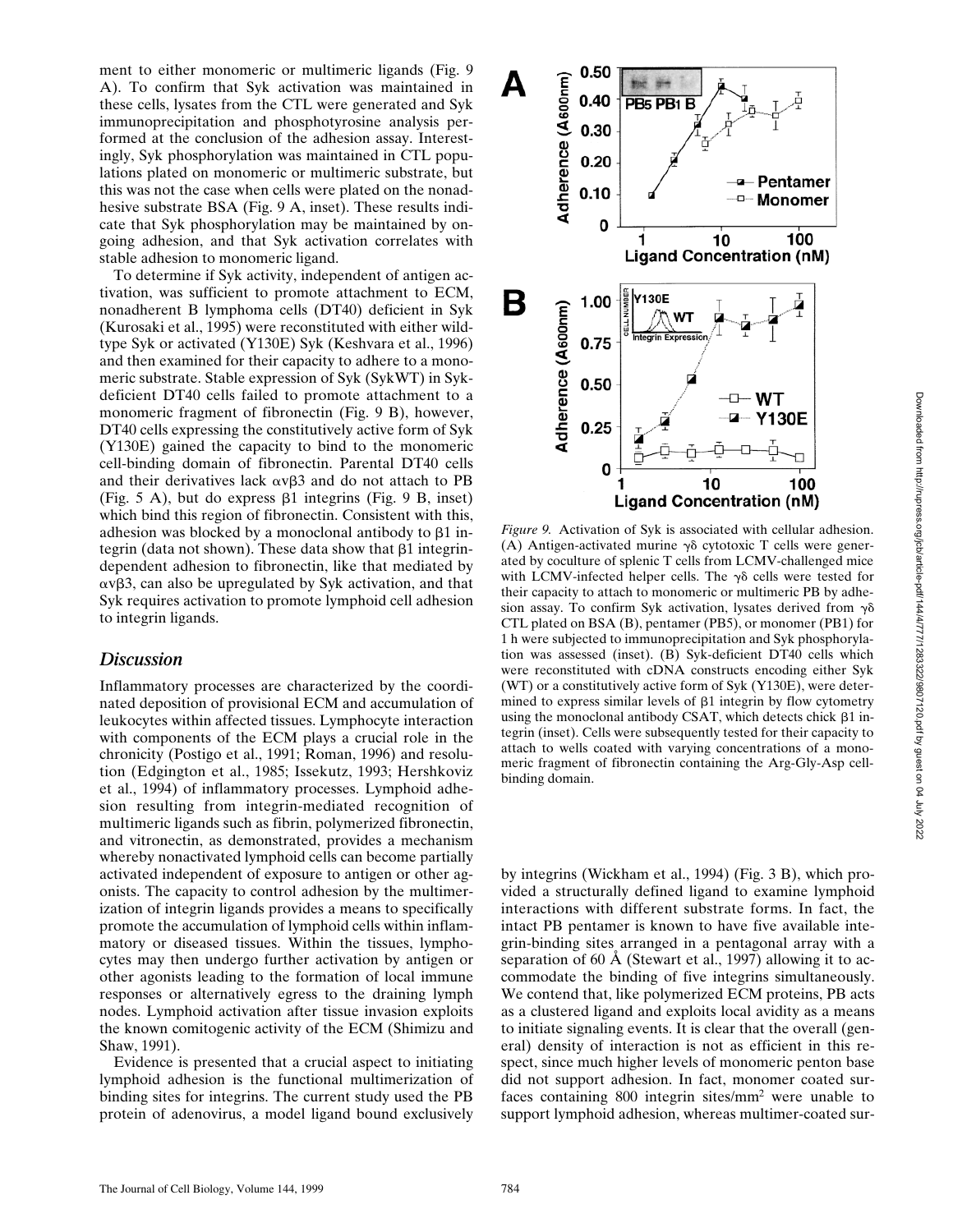faces with less than 125 sites/mm<sup>2</sup> available supported LCL adhesion. To demonstrate that the monomer could support adhesion, PMA, an agonist which promotes lymphoid integrin clustering via a PKC-dependent pathway (Haverstack et al., 1992; van Kooyk et al., 1994), was used to rescue attachment to monomer coated surfaces. Alternatively, it is possible that adhesion was observed on the multimeric proteins because the pentameric form of PB, and of ECM proteins in general, present higher affinity sites for integrin interactions upon multimerization. However, at least in the case of  $\alpha \nu \beta 3$ /fibrinogen interaction, this does not appear to be the case (Fig. 2 B). Competitive blocking studies indicate that soluble PB monomer and the pentamer have a similarly high affinity for integrin  $(IC_{50} \sim 18$  and 5 nM, respectively) although pentameric PB is significantly more potent at inducing integrin-mediated signaling events (Li et al., 1998) (Li, E., and G. Nemerow, unpublished data). Therefore, these findings suggest that appropriately spaced clustering of integrin ligand provides a specific mechanism through which these postreceptor events promote stable adhesion. The fact that adherent M21 cells attached to either substrate suggests that lymphoid cells regulate postreceptor ligation events differently than adherent cell types.

By itself, affinity modulation of integrin function did not appear to explain the observed agonist-induced adhesion, since soluble integrins maintained the same affinity for either multimeric or monomeric ligand (Fig. 2 C). It remains possible that avidity changes in integrin (clustering) can result in higher affinity through local packing and lateral stabilization of ligated integrin. Such changes might not be detected by conformational/affinity measurements such as LIBS binding due to steric issues of accessibility. Further study will be necessary to differentiate pure affinity changes from local packing effects. However, in addition to activation of PKC and Rho-dependent integrin clustering, PMA activates a variety of cellular signaling pathways, and induction of integrin-mediated adhesion by this agonist has previously been suggested to occur as a result of postreceptor events (Danilov and Juliano, 1989). The current investigation similarly provides evidence for postreceptor signaling events inducing attachment, and suggests basic differences in the response of lymphoid cells and adherent cells to different ligand forms. These findings suggest that ligand polymerization may provide all cues necessary to facilitate stable lymphocyte attachment.

Based upon these results, we propose that integrin ligation-dependent signaling impacts the ability of lymphoid cells to attach to the ECM. Several morphological (e.g., cell spreading) and signaling events were observed to occur during adhesion, including the phosphorylation of both Syk and p85. Although p85-associated PI(3)K activity increased after interaction with PB pentamer, it was similarly observed after contact with monomeric PB where no stable adhesion was detected. Inhibitors of PI(3)K did not block attachment of LCL to pentameric PB, however, they did disrupt spreading and the extension of processes (Fig. 3 A and our unpublished observations). However, some low level of PI(3)K activity may be required for adhesion, and our data supports the possibility that activation of  $PI(3)K$  plays a crucial role in attachment under conditions of flow/high shear. Pretreatment with

piceatannol blocked adhesion to pentamer at very low concentrations (5  $\mu$ M), suggesting that activation of Syk was required to induce subsequent attachment (Fig. 7), but was not necessarily involved in spreading or maintenance of LCL adhesion. These results are supported by the colocalization of Syk with actin during initial cell polarization/podosome formation (Fig. 8). The activation of Syk in lymphoid cells by antigenic stimulation or by reconstitution with constitutively active mutants rescued lymphoid cell attachment to monomer-coated surfaces (Fig. 9). Together, these results indicate that integrin postreceptor signaling events are crucial in governing LCL adhesion, and that local clustering of ligand provides a means to elicit integrin-mediated signaling resulting in stable attachment. Parallel studies confirmed that attachment to PB occurred as a result of postreceptor signaling in other cell types. For example, we were unable to observe attachment to PB with melanoma cells bearing a mutant  $\beta$ 3 integrin tail (N744A), which is deficient in signaling but not ligand binding (Filardo et al., 1995) (our unpublished observations).

The activation of the hematopoietic kinase Syk occurs via the antigen receptor, soluble agonists, and integrin interactions with immobilized substrate (Burg et al., 1994; Lin et al., 1995; Gotoh et al., 1997; Okazaki et al., 1997). It is clear that qualitative differences exist in the outcome after interaction with different ligands. Activation of Syk through the antigen receptor leads to activation of MAP kinases and proliferation (Wan et al., 1996; Jacinto et al., 1998), whereas our results suggest a role for Syk in regulating adhesion. Adhesion alone was not sufficient to fully activate freshly isolated lymphocytes, since attachment to multimeric integrin ligands did not lead to significant proliferation of nonactivated, sorted peripheral blood lymphocytes (our unpublished observations). However, after initial antigenic stimulation,  $\gamma \delta$  CTL adhesion to monomer and pentameric ligands was observed, and Syk phosphorylation was maintained throughout the course of the adhesion. Supporting this result, coexpression of integrin  $\alpha \nu \beta 3$ and the  $\zeta$  subunit of the T cell antigen–receptor complex are known to be sufficient for continued  $\gamma \delta$  CTL clone proliferation and cytokine secretion (Halvorson et al., 1996). The  $\zeta$  subunit consists of a transmembrane domain and an immunoreceptor tyrosine-based activation motif (ITAM)-containing docking motif which is recognized specifically by the dual SH2 domains of Syk and its homologue ζ-associated protein (ZAP)-70 (Chan and Shaw, 1996), providing a mechanism by which integrin-mediated Syk activation pathways and antigen-stimulated pathways may couple.

Similarities do exist in the initial signaling pathways triggered by integrins or antigen receptors, since both integrins and antigen receptors activate specific members of the src kinase family identified as activators of Syk (Burg et al., 1994; Shattil et al., 1994; El Hillal et al., 1997; Hunter and Shimizu, 1997). Moreover, cross-linking either antigen receptor or integrins results in Syk activation (Rabinowich et al., 1996), suggesting that clustering of integrins by multimeric ligand leads to Syk activation. Syk, in turn, is known to phosphorylate cytosolic target proteins including Pyk-2 (Okazaki et al., 1997), a-tubulin (Peters et al., 1996), and the guanine nucleotide exchange factor Vav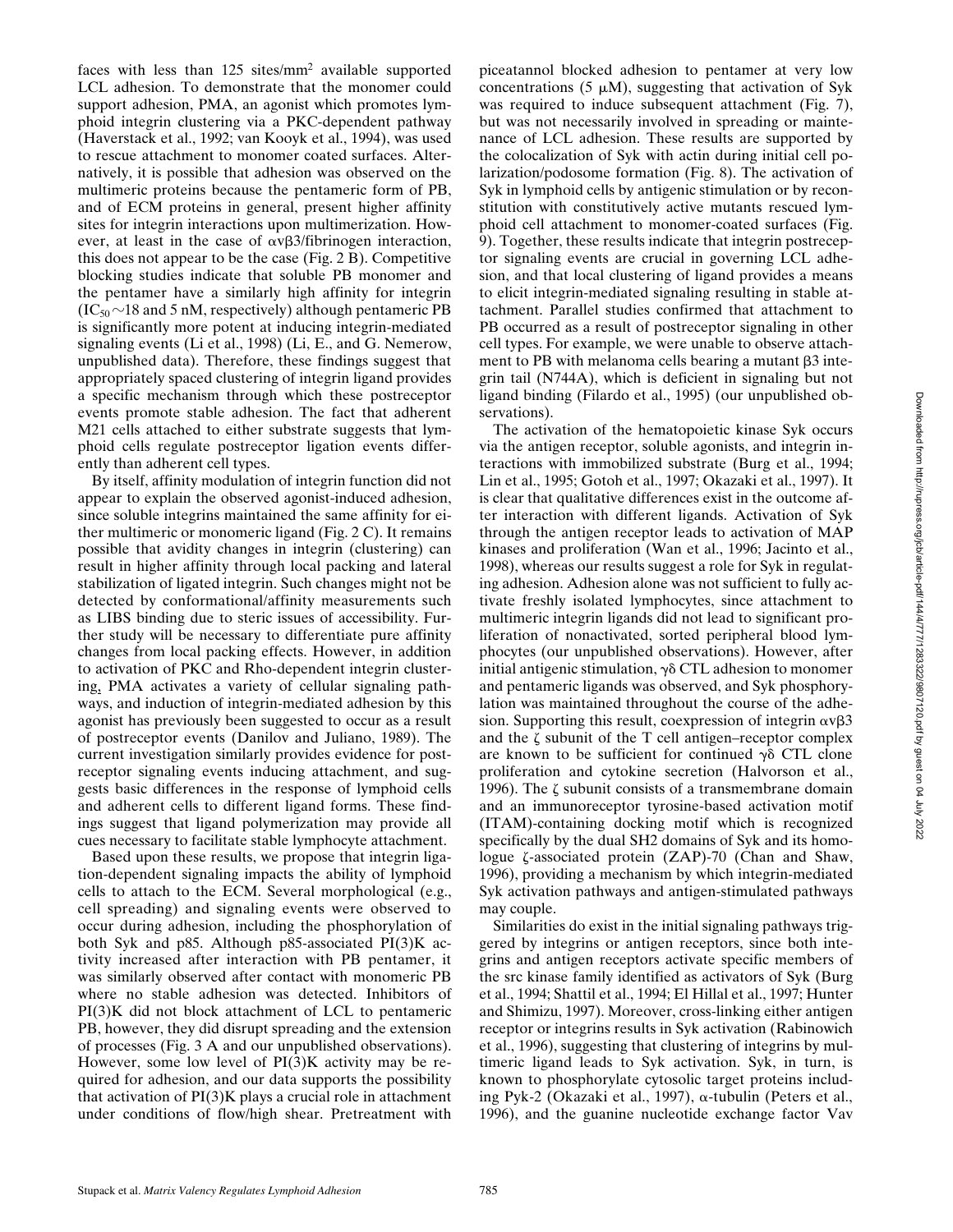(Deckert et al., 1996; Gotoh et al., 1997; Teramoto et al., 1997), supporting a mechanism for rapid cytoskeletal reorganization in lymphoid cells during both antigen presentation and adhesion to the ECM (Kupfer and Singer, 1989; Hahn et al., 1994). However, Syk is not always required for the activation of downstream targets by G protein– coupled receptors or other agonists (Wan et al., 1996). Therefore, modulation of integrin function by chemokines (Carr et al., 1996; Laudanna et al., 1996), multimeric ECM, and/or antigenic stimulation may potentiate adhesion via somewhat distinct signaling pathways.

In general, recognition of ECM by lymphocytes is critical to a variety of processes, including inflammation, lymphoid maturation, tissue retention, trafficking, and surveillance (Butcher and Picker, 1996). The implication of Syk as a crucial effector of lymphocyte–ECM interactions is interesting, since Syk-deficient lymphocytes are defective in tissue entry and distribution, as well as in subsequent maturation steps in vivo (Turner et al., 1994). Thymic maturation of T cells requires both integrins (Crisa et al., 1995) and Syk kinases (Cheng et al., 1995). Taken together, these observations reveal a mechanism whereby lymphoid responses are modulated by the local composition of the ECM, and specifically by the multimeric presentation of integrin binding sites. Integrin-mediated adhesion to polymeric ligands plays a key role in modulating lymphoid responses through the central kinase Syk, which in turn exerts pleiotropic effects upon lymphoid cells. This interplay may be important in the understanding of lymphoid cell behavior in vivo, and suggests a prominent role for the local ECM in governing lymphoid behavior in malignancy and inflammatory processes.

The authors wish to thank E. Ruoslahti, R. Pasqualini, D. Sieffert, T. Muir, J. Wilkins, and S. Goodman for the generous gift of reagents, and D. Salomon and S. Shattil (TSRI) for helpful discussion. We thank R. Summers (TSRI) for assistance with the confocal microscopy.

This work was funded by grants from National Institutes of Health to D.A. Cheresh (CA 45726 and CA 50286), G.R. Nemerow (HL 54352 and EY 11431), K. Hahn (AI 39643), R.L. Geahlen (CA 37372) and the Joseph Drown Foundation to D.G. Stupack. D.G. Stupack was a recipient of a fellowship from the Canadian Arthritis Society. This is manuscript number 12080-IMM from The Scripps Research Institute.

Received for publication 23 July 1998 and in revised form 20 January 1999.

#### *References*

- Aplin, A.E., A. Howe, S.K. Alahari, and R.L. Juliano. 1998. Signal transduction and signal modulation by cell adhesion receptors: the role of integrins, cadherins, immunoglobulin-cell adhesion molecules and selectins. *Pharmacol. Rev.* 50:197–263.
- Bazzoni, G., and M.E. Hemler. 1998. Are changes in integrin affinity and conformation overemphasized? *Trends Biochem. Sci.* 23:30–34.
- Burg, D.L., M.T. Furlong, M.L. Harrison, and R.L. Geahlen. 1994. Interactions of Lyn with the antigen receptor during B cell activation. *J. Biol. Chem.* 269: 28136–28142.
- Butcher, E.C., and L.J. Picker. Lymphocyte homing and homeostasis. 1996. *Science*. 272:60–66.
- Carr, M.W., R. Alon, and T.A. Springer. 1996. The C-C chemokine MCP-1 differentially modulates the avidity of  $\beta$ 1 and  $\beta$ 2 integrins on T lymphocytes. *Immunity.* 4:179–187.
- Chan, A.C., and A.S. Shaw. 1996. Regulation of antigen receptor signal transduction by protein tyrosine kinases. *Curr. Opin. Immunol.* 8:394–401.
- Cheng, A.M., B. Rowley, W. Pao, A. Hayday, J.B. Bolen, and T. Pawson. 1995. Syk tyrosine kinase required for mouse viability and B-cell development. *Nature.* 378:303–306.
- Cheresh, D.A. 1987. Human endothelial cells synthesize and express an Arg-Gly-Asp-directed adhesion receptor involved in attachment to fibrinogen

and von Willebrand factor. *Proc. Nat. Acad. Sci. USA.* 84:6471–6475.

- Crisa, L., V. Cirulli, M.H. Ellisman, J.K. Ishii, M.J. Elices, and D.R. Salomon. 1996. Cell adhesion and migration are regulated at distinct stages of thymic T cell development: the roles of fibronectin, VLA-4, and VLA-5. *J. Exp. Med.* 184:215–228.
- Danilov, Y.N., and R.L. Juliano. 1989. Phorbol ester modulation of integrinmediated cell adhesion: a postreceptor event. *J. Cell Biol.* 108:1925–1933.
- Deckert, M., S. Tartare-Deckert, C. Couture, T. Mustelin, and A. Altman. 1996. Functional and physical interactions of Syk family kinases with the Vav proto-oncogene product. *Immunity.* 5:591–604.
- Dvorak, H.F., L.F. Brown, M. Detmar, and A.M. Dvorak. 1995. Vascular permeability factor/vascular endothelial growth factor, microvascular hyperpermeability, and angiogenesis. *Am. J. Pathol.* 146:1029–1039.
- Edgington, T.S., L.K. Curtiss, and E.F. Plow. 1985. A linkage between the hematostatic and immune systems embodies in the fibrinolytic release of lymphocyte suppressive peptides. *J. Immunol.* 134:471–477.
- El-Hillal, O., T. Kurosaki, H. Yamamura, J.P. Kinet, and A.M. Scharenberg. 1997. Syk kinase activation by a src kinase-initiated activation loop phosphorylation chain reaction. *Proc. Natl. Acad. Sci. USA.* 94:1919–1924.
- Felding-Habermann, B., Z.M. Ruggeri, and D.A. Cheresh. 1992. Distinct biological consequences of integrin  $\alpha v\beta3$ -mediated melanoma cell adhesion to fibrinogen and its plasmic fragments. *J. Biol. Chem.* 267:5070–5077.
- Filardo, E.J., P.C. Brooks, S.L. Deming, C. Damsky, and D.A. Cheresh. 1995. Requirement of the NPXY motif in the integrin  $\beta$ 3 subunit cytoplasmic tail for melanoma cell migration in vitro and in vivo. *J. Cell Biol.* 130:441–450.
- Frelinger, A.L., III, I. Cohen, E.F. Plow, M.A. Smith, J. Roberts, S.C. Lam, and M.H. Ginsberg. 1990. Selective inhibition of integrin function by antibodies specific for ligand-occupied receptor conformers. *J. Biol. Chem.* 265:6346– 6352.
- Gotoh, A., H. Takahira, R.L. Geahlen, and H.E. Broxmeyer. 1997. Cross-linking of integrins induces tyrosine phosphorylation of the proto-oncogene product Vav and the protein tyrosine kinase Syk in human factor-dependent myeloid cells. *Cell Growth Differ.* 8:721–729.
- Hahn, K., R. DeBiasio, A. Tishon, H. Lewicki, J.E. Gairin, G. LaRocca, D.L. Taylor, and M. Oldstone. 1994. Antigen presentation and cytotoxic T lymphocyte killing studied in individual living cells. *Virology.* 201:330–340.
- Halvorson, M.J., J.E. Coligan, and K. Sturmhofel. 1996. The vitronectin receptor  $(\alpha \nu \beta 3)$  as an example for the role of integrins in T lymphocyte stimulation. *Immunol. Res.* 15:16–29.
- Haverstack, D.M., H. Sakai, and L.S. Gray. 1992. Lymphocyte adhesion can be regulated by cytoskeleton-associated, PMA-induced capping of surface receptors. *Am. J. Physiol.* 262:C916–C926.
- Hemler, M.E. 1990. VLA proteins in the integrin family: structures, functions and their role on leukocytes. *Annu. Rev. Immunol.* 8:365–400.
- Hershkoviz, R., N. Greenspoon, Y.A. Mekori, R. Hadari, R. Alon, G. Kapustina, and O. Lider. 1994. Inhibition of CD41 T lymphocyte binding to fibronectin and immune-cell accumulation in inflammatory sites by non-peptidic mimetics of Arg-Gly-Asp. *Clin. Exp. Immunol.* 95:270–276.
- Huang, S., D. Stupack, P. Mathias, Y. Wang, and G. Nemerow. 1997. Growth arrest of Epstein-Barr virus immortalized B lymphocytes by adenovirus-
- delivered ribozymes. *Proc. Nat. Acad. Sci. USA.* 94:8156–8161. Hunter, A.J., and Y. Shimizu. 1997. a4b1 integrin-mediated tyrosine phosphorylation in human T cells: characterization of Crk- and Fyn-associated substrates (pp105, pp115, and human enhancer of filamentation-1) and integrin-dependent activation of p59fyn1. *J. Immunol.* 159:4806–4814.
- Issekutz, T.B. 1993. Dual inhibition of VLA-4 and LFA-1 maximally inhibits cutaneous delayed-type hypersensitivity-induced inflammation. *Am. J. Pathol.* 143:1286–1293.
- Jacinto, E., G. Werlen, and M. Karin. 1998. Cooperation between Syk and Rac1 leads to synergistic JNK activation in T lymphocytes. *Immunity.* 8:31–41.
- Keshvara, L.M., C. Isaacson, M.L. Harrison, and R.L. Geahlen. 1997. Syk activation and dissociation from the B-cell antigen receptor is mediated by phosphorylation of tyrosine 130. *J. Biol. Chem.* 272:10377–10381.
- Kupfer, A., and S.J. Singer. 1989. Cell biology of cytotoxic and helper T cell functions: immunofluorescence microscopic studies of single cells and cell couples. *Annu. Rev. Immunol.* 7:309–337.
- Kurosaki, T., S.A. Johnson, L. Pao, K. Sada, H. Yamamura, and J.C. Cambier. 1995. Role of the Syk autophosphorylation site and SH2 domains in B cell antigen receptor signaling. *J. Exp. Med.* 182:1815–1823.
- Laudanna, C., J.J. Campbell, and E.C. Butcher. 1996. Role of rho in chemoattractant-activated leukocyte through integrins. *Science.* 271:981–983.
- Li, E., D. Stupack, R. Klemke, D.A. Cheresh, and G.R. Nemerow. 1998. Adenovirus endocytosis via alpha(v) integrins requires phosphoinositide-3-OH kinase. *J. Virol.* 72:2055–2061.
- Lin, T.H., C. Rosales, K. Mondal, J.B. Bolen, S. Haskill, and R.L. Juliano. 1995. Integrin-mediated tyrosine phosphorylation and cytokine message induction in monocytic cells. A possible signaling role for the Syk tyrosine kinase. *J. Biol. Chem.* 270:16189–16197.
- Ma, E.A., O. Lou, N.N. Berg, and H.L. Ostergaard. 1997. Cytotoxic T lymphocytes express a  $\beta$ 3 integrin which can induce the phosphorylation of focal adhesion kinase and the related PYK-2. *Eur. J. Immunol.* 27:329–335.
- Mathias, P., T. Wickham, M. Moore, and G. Nemerow. 1994. Multiple adenovirus serotypes use av integrins for infection. *J. Virol*. 68:6811–6814.
- Mehta, R.J., B. Diefenbach, A. Brown, E. Cullen, A. Jonczyk, D. Gussow, G.A. Lukenbach, and S.L. Goodman. 1998. Transmembrane-truncated  $\alpha v\beta$ 3 re-